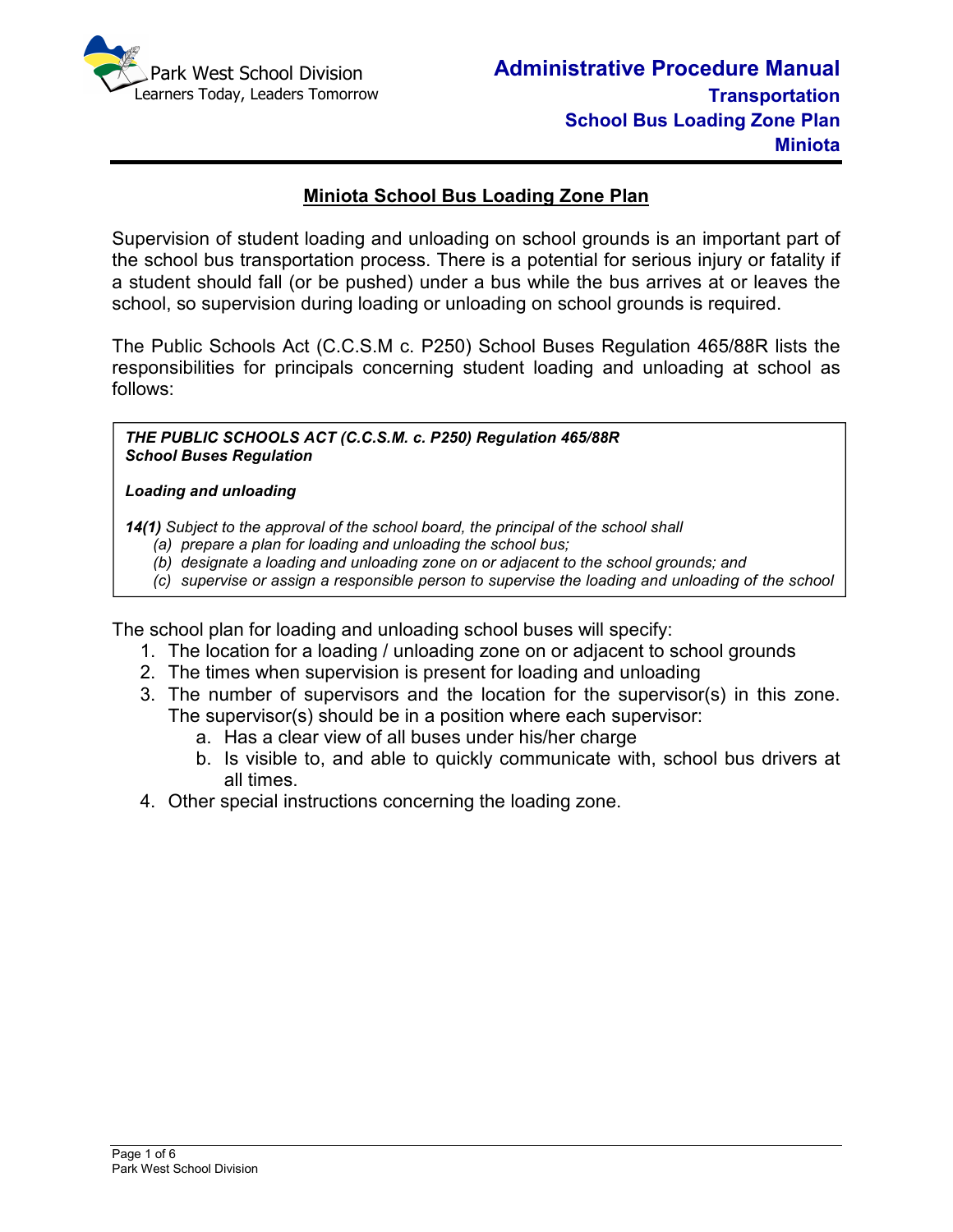

# **Loading Zone Plan**

# **School:** MINIOTA ELEMENTARY SCHOOL

#### **Transportation Contacts:**

- 1. Transportation Supervisor (204) 842-2111 office, (204) 821-5004 cell
- 2. Transportation Assistant (204) 842-2104

#### **Loading zone location:** BUS LOOP EAST OF SCHOOL

**Supervision times:** 8:20 a.m. to 8:30 a.m.3:30 p.m. to 3:45 p.m.

#### **TO BE FILLED OUT BY THE SCHOOL:**

| <b>Supervisor</b> | Location<br>(Marked with an ``X``) | <b>Schedule</b><br>(a.m. / p.m.) | Alternate person |
|-------------------|------------------------------------|----------------------------------|------------------|
|                   |                                    |                                  |                  |
|                   |                                    |                                  |                  |
|                   |                                    |                                  |                  |
|                   |                                    |                                  |                  |
|                   |                                    |                                  |                  |
|                   |                                    |                                  |                  |
|                   |                                    |                                  |                  |
|                   |                                    |                                  |                  |
|                   |                                    |                                  |                  |
|                   |                                    |                                  |                  |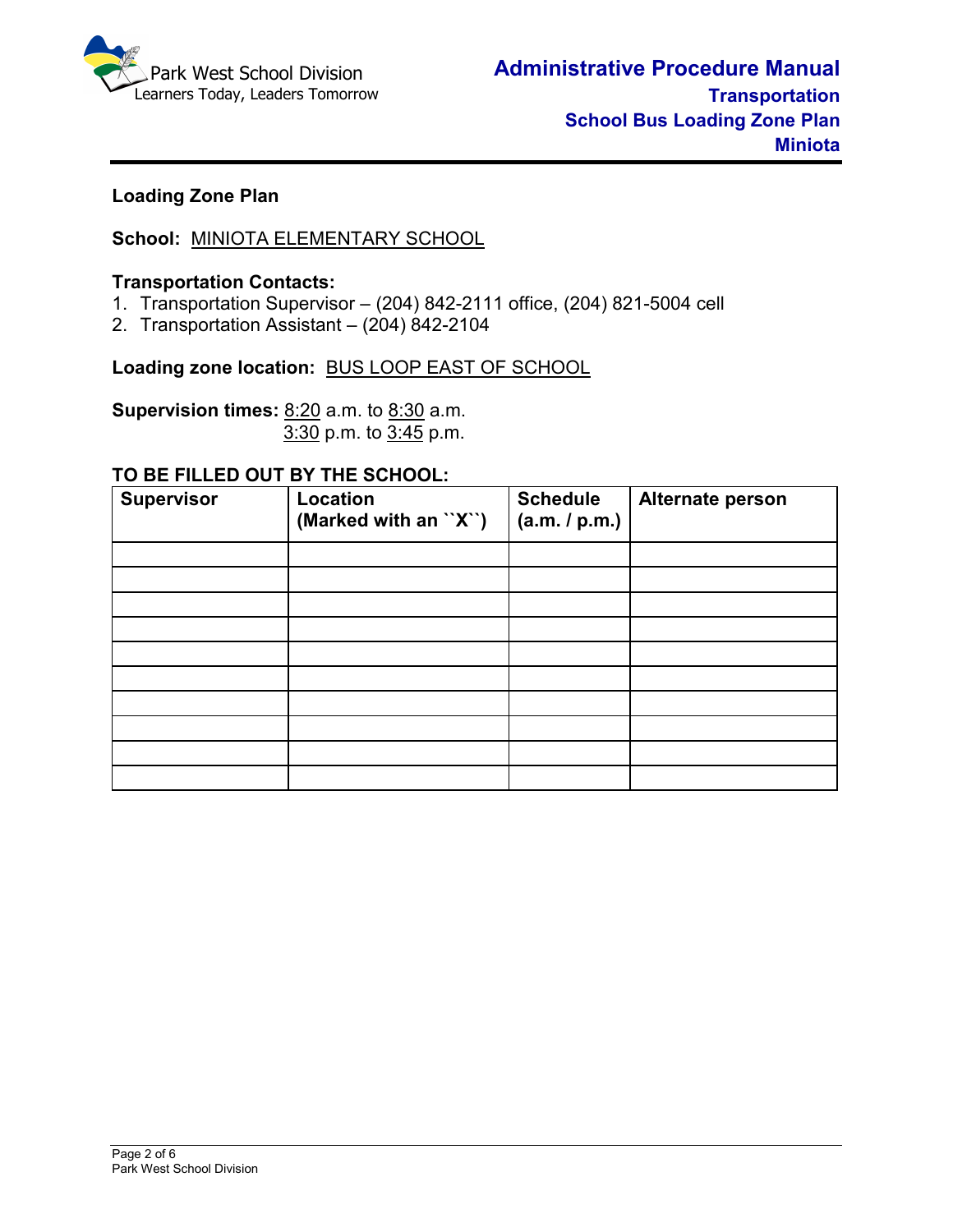

**Administrative Procedure Manual Transportation School Bus Loading Zone Plan Miniota** 



# **Unloading**

# **Unloading – Special Instructions**

- 1. Unloading Process:
	- a. Buses unload in the bus loop near the main entrance door on the east side of the school. Buses turn into the bus loop off of  $1<sup>st</sup>$  Avenue from the north and stop along the sidewalk near the main entrance door to unload one at a time. Buses continue south to exit onto 1<sup>st</sup> Avenue at the south end of the school and proceed away from the school via Rowan Avenue. The order of buses to unload may vary from day to day.
	- b. Other buses stop and wait while a school bus has loading lights flashing to indicate the school bus is loading or unloading students. Other vehicle traffic travelling on  $1<sup>st</sup>$  Avenue does not have to stop to wait while a school bus has loading lights flashing due to the grass median and hydro pole separating the bus loop from  $1<sup>st</sup>$  Avenue.
	- c. Students continuing on to school in Birtle wait in the school or in the school playground for the MI1 transfer bus to arrive. When the MI1 transfer bus arrives, Miniota Elementary students unload and then the Birtle students load onto this bus before the bus departs.
	- d. The supervisor stands at the end of the sidewalk outside of the main entrance door on the east side of the school in clear view of the bus driver to monitor all bus unloading and loading.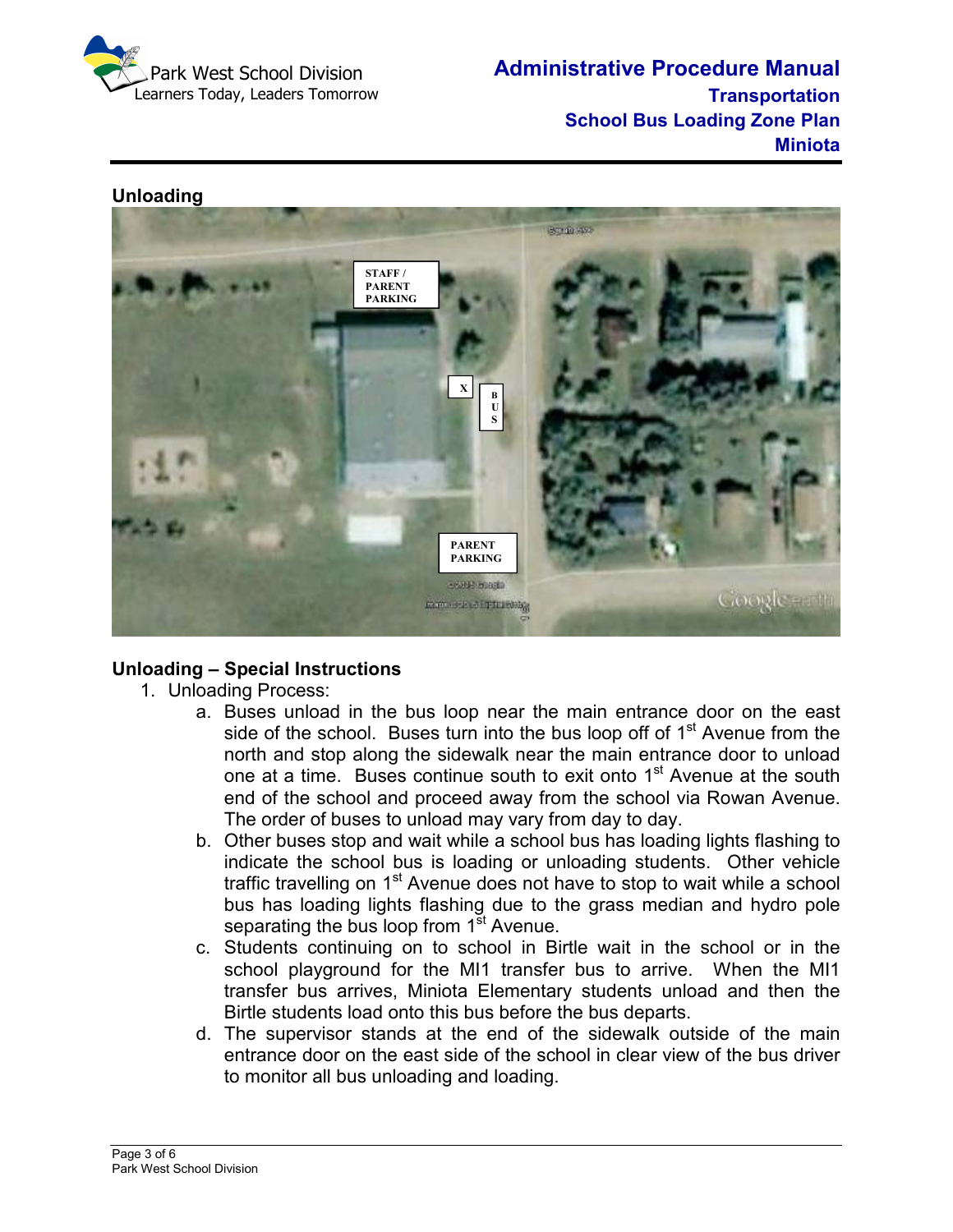

- 2. Parent drop-off:
	- a. Parents drop students off at either the north or south side of the school, but not in the bus loop during unloading or loading times.
- 3. Town students:
	- a. Town students arrive at the school using street sidewalks and enter school grounds either on the north or south side of the bus loop. Students proceed on the sidewalk on the east side of the school to get to the main entrance. Students are not permitted to walk in the bus loop during loading or unloading times.
	- b. Crossing guards are not used at Miniota Elementary School.

### **Unloading – General Instructions**

- 1. The supervisor(s) is/are expected to be on duty just prior to the buses arriving. Supervisor(s) may watch for the arrival of the first bus from inside the school, but must be in position when the bus has entered the loading zone.
- 2. Arrival times vary within a specified range of unloading times; supervision must be provided for the entire duration as set out in the plan. Due to any extenuating circumstances on any given day, this period may be further expanded beyond normal times.
- 3. Unload only one bus at a time, even if two or more are present. Bus Drivers are not to unload students until a supervisor is present.
- 4. The supervisor(s) is/are to stay clear of the bus's path, maintain the designated location, and ensure that students exit the bus leading directly away from the entrance door to a safe area.
- 5. Watch for pushing or shoving. Report any misconduct in the loading zone to the principal or designate.
- 6. Once the driver indicates the bus is empty, scan under the bus. Be sure to look at the bottom of all six wheels.
- 7. Direct the school bus driver to proceed when it is clear and safe to do so.
	- a. Give the driver the thumbs-up sign to indicate "All clear".
	- b. If not, put both hands out, palms toward the driver, in a "Stop Do Not Move" sign.
- 8. Watch the bus until it leaves the loading zone.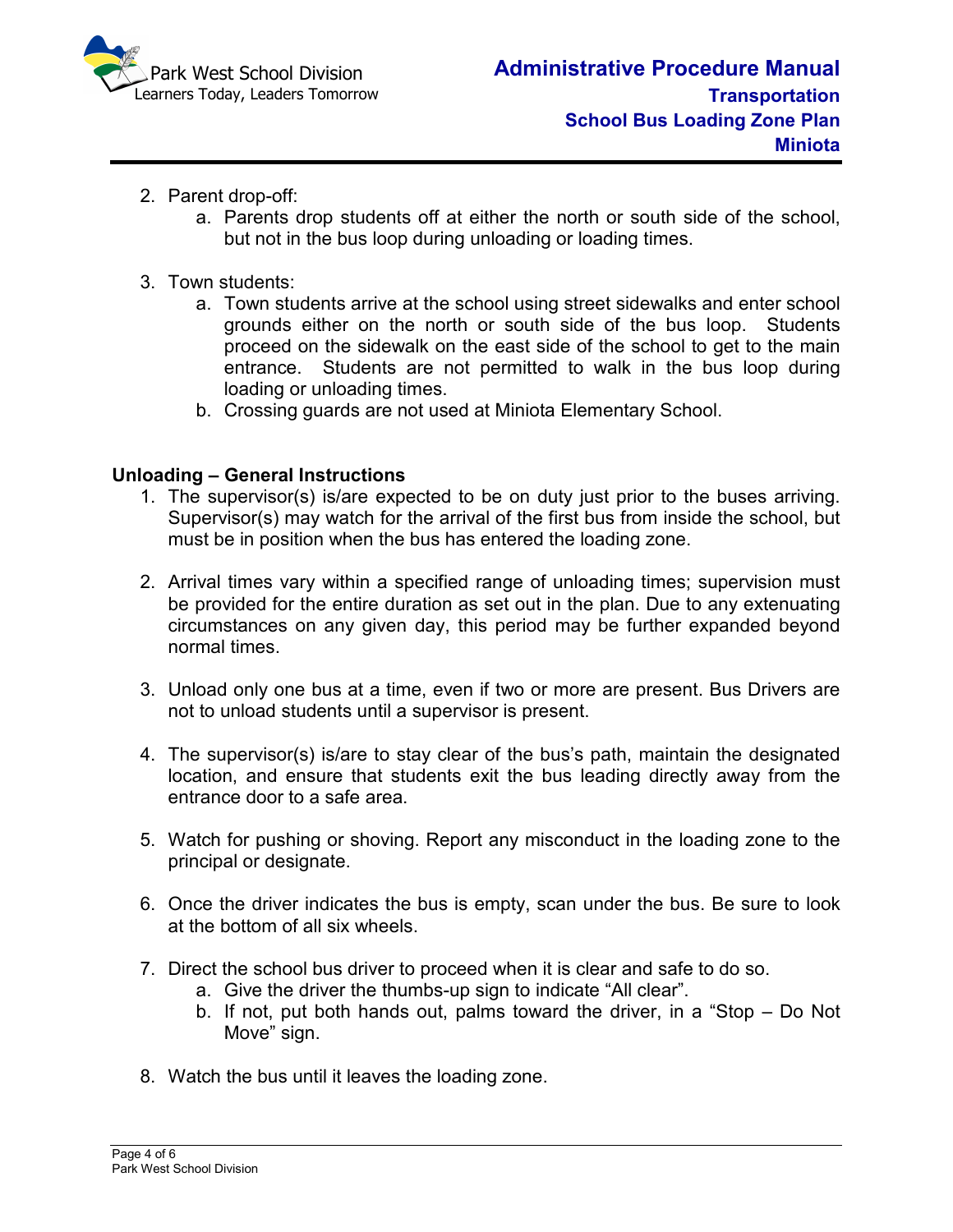

**Administrative Procedure Manual Transportation School Bus Loading Zone Plan Miniota** 



### **Loading – Special Instructions:**

- 1. Loading Process:
	- a. Buses line up in the bus loop along the sidewalk on the east side of the school as shown above in the following order: MI3, MI2, and MI1.
	- b. The MI3 and MI2 buses arrive prior to the dismissal bell, which rings at 3:30pm. Students begin loading onto the MI3 and MI2 buses at 3:30pm and must be on these buses before 3:45pm.
	- c. The MI3 and MI2 buses wait for the arrival of the MI1 transfer bus from Birtle at approximately 3:45pm. When the MI1 transfer bus arrives, the MI3 and MI2 students from Birtle unload from the MI1 bus and load the MI3 and MI2 buses and the MI1 students from Miniota load the MI1 bus.
	- d. The supervisor stands outside of the school at the end of the sidewalk in front on the main entrance doors in clear view of the bus driver(s).
	- e. In conjunction with the school bus driver checking his/her passenger list, the supervisor will determine that all students have loaded the appropriate bus and indicate that the buses may safely proceed away from the loading zone.
		- i. If a student misses his/her bus, the school contacts the Division office to contact the bus driver by bus radio. If contact can't be made with the bus driver, the school contacts parents to arrange for alternate transportation for the student.

# **Loading**